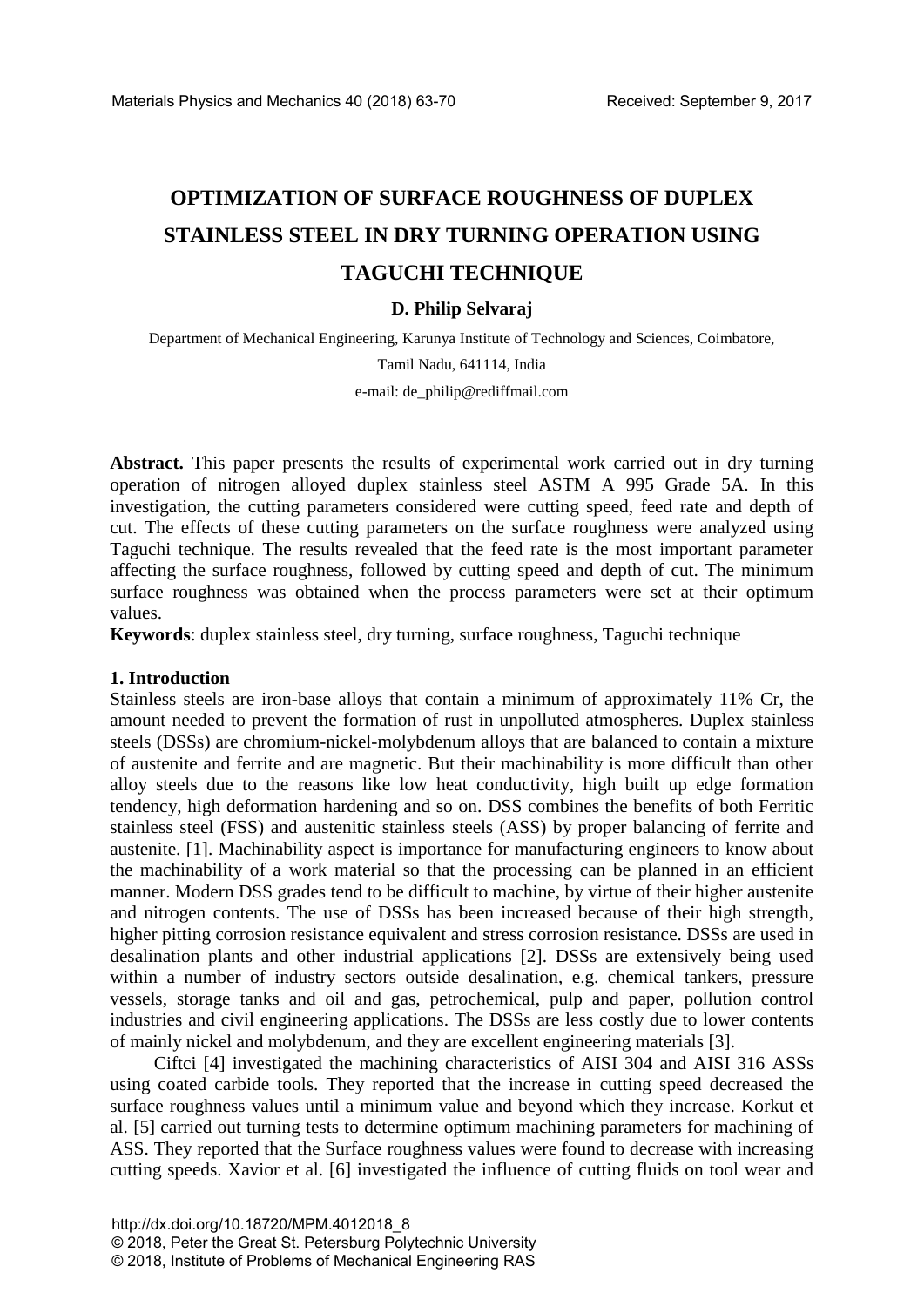surface roughness during turning of AISI 304 with carbide tool. The use of coconut oil as cutting fluid improved the surface roughness during turning process. Kaladhara et al. [7] used Taguchi method to determine the optimum process parameters for turning of AISI 304 ASS on CNC lathe using coated cemented carbide cutting insert. Their results revealed that the cutting speed was the dominant parameter which affects the surface roughness. Koyee et al. [8] conducted turning tests on ASS and DSSs applying Taguchi coupled Fuzzy Attribute Decision Making (FMADM) methods for optimize the surface roughness. They found that the feed rate was the predominant parameter which affects the surface roughness. Selvaraj et al. [9] conducted turning experiments to optimize the cutting force, surface finish, and tool wear of cast DSS. They reported that higher cutting speed and lower feed rate gave lower surface roughness and cutting force.

From the literature stated above, it is clear that many research works have been carried out in the machining of ASS. But few reports could be found on the machining of DSS and the machining of nitrogen alloyed DSS are yet to be investigated. Surface roughness is the vital machinability index to evaluate the machining characteristics of the materials. Therefore in this work the machining studies of nitrogen alloyed DSS are carried out to understand the influence of the cutting speed, feed rate and depth of cut on the surface roughness using Taguchi technique.

#### **2. Taguchi method**

Taguchi method provides a simple, efficient and systematic approach to determine optimal machining parameters. Taguchi method uses an orthogonal array (OA) to study the entire process with only a small number of experiments. The Taguchi design method can be divided into three stages: system design, parameter design, and tolerance design. The second stage-the parameter design-is considered to be the most important stage [10, 11]. Several researchers have been applied Taguchi technique to optimize the cutting parameters in various machining operations like turning, end milling, drilling, flow forming etc in various alloys [11-16].

#### **3. Experimental procedure**

**Work Piece Material.** The work piece material selected for investigation was the cast nitrogen alloyed DSS ASTM A 995 grade 5A with the chemical composition as shown in Table 1. The mechanical properties of the material investigated are given in Table 2.

|       | ນ⊥   | Mn   | ◡     |       | $\tilde{}$ |      | Mo   |     |     |
|-------|------|------|-------|-------|------------|------|------|-----|-----|
| 0.028 | 0.67 | 0.87 | 0.005 | 0.028 | 25.10      | 6.63 | 4.16 | 0.1 | Bal |

Table 1. Chemical composition of ASTM A 995 grade 5A DSS (Wt %)

|  |  | Table 2. Mechanical properties of ASTM A 995 grade 5A DSS |
|--|--|-----------------------------------------------------------|
|--|--|-----------------------------------------------------------|

| Tensile Strength (MPa) | Yield Strength (MPa) | Elongation $(\%)$ | Hardness<br>(BHN) |
|------------------------|----------------------|-------------------|-------------------|
| 741                    | 546                  | 32.2              | 223               |

**Machining process.** The turning tests are conducted on a Kirloskar Turn master-35 Lathe with a power rating of 3HP. The power rating of the variable feed motor is 1HP. The variable speed and feed controller are used to adjust the speed and feed rates. The diameter and length of the cylindrical work piece used in the turning experiments are 80 mm and 300 mm, respectively.

The cutting tools used are carbide inserts (Taegu Tec make) coated with TiC and TiCN with a specification of SNMG 120408 MT TT5100. The inserts are clamped on a pin and hole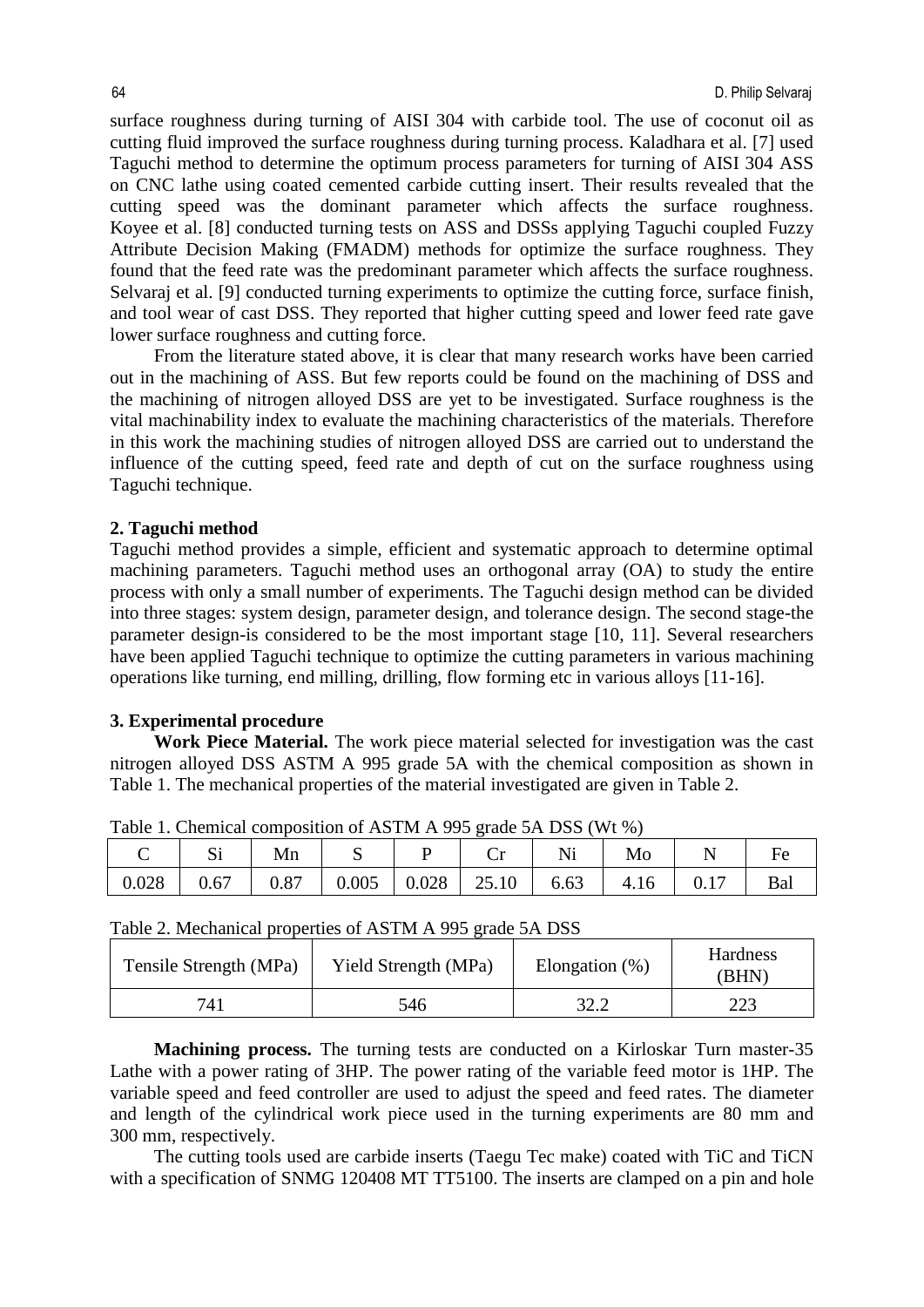Optimization of surface roughness of duplex stainless steel in dry turning operation using Taguchi technique 65

type tool holder (Taegu Tec make) with a specification of PSBNR 2525M12. The tool holder is shown in Fig. 1. The basic forms and geometries of the tool insert are shown in Fig. 2. The dimensions of the inserts are given in mm. Surface roughness was measured using a portable TIME surface roughness tester (TR100). A cut-off length of 2.5 mm was used for taking the surface roughness measurements. The experiments were conducted without the application of cutting fluid (dry turning).



**Fig. 1.** Tool holder



 $l = 12.7$ ,  $d = 12.7$ ,  $t = 4.76$  and  $R = 0.8$ 

**Fig. 2.** Turning tool insert

**Plan of experiments.** There are several parameters that could be considered for machining of a particular material in turning operation. However, the review of literature shows that cutting speed, feed rate and depth of cut are the most significant cutting parameters to control the turning process. Hence in the present study cutting speed, feed rate and depth of cut are selected as the machining parameters while the other parameters such as nose radius and tool angles are kept as constant [11, 17, 18]. For 3 levels and 3 factor experiments, the turning tests are planned using the Taguchi's L9 OA. For turning DSS material using carbide cutting tool, the cutting speed range is 80-120 m/min as per the standard published by International Molybdenum Association (IMOA 1999). Based on the tool manufacturer recommendation, preliminary experiments are conducted and feasible range of feed rate (0.04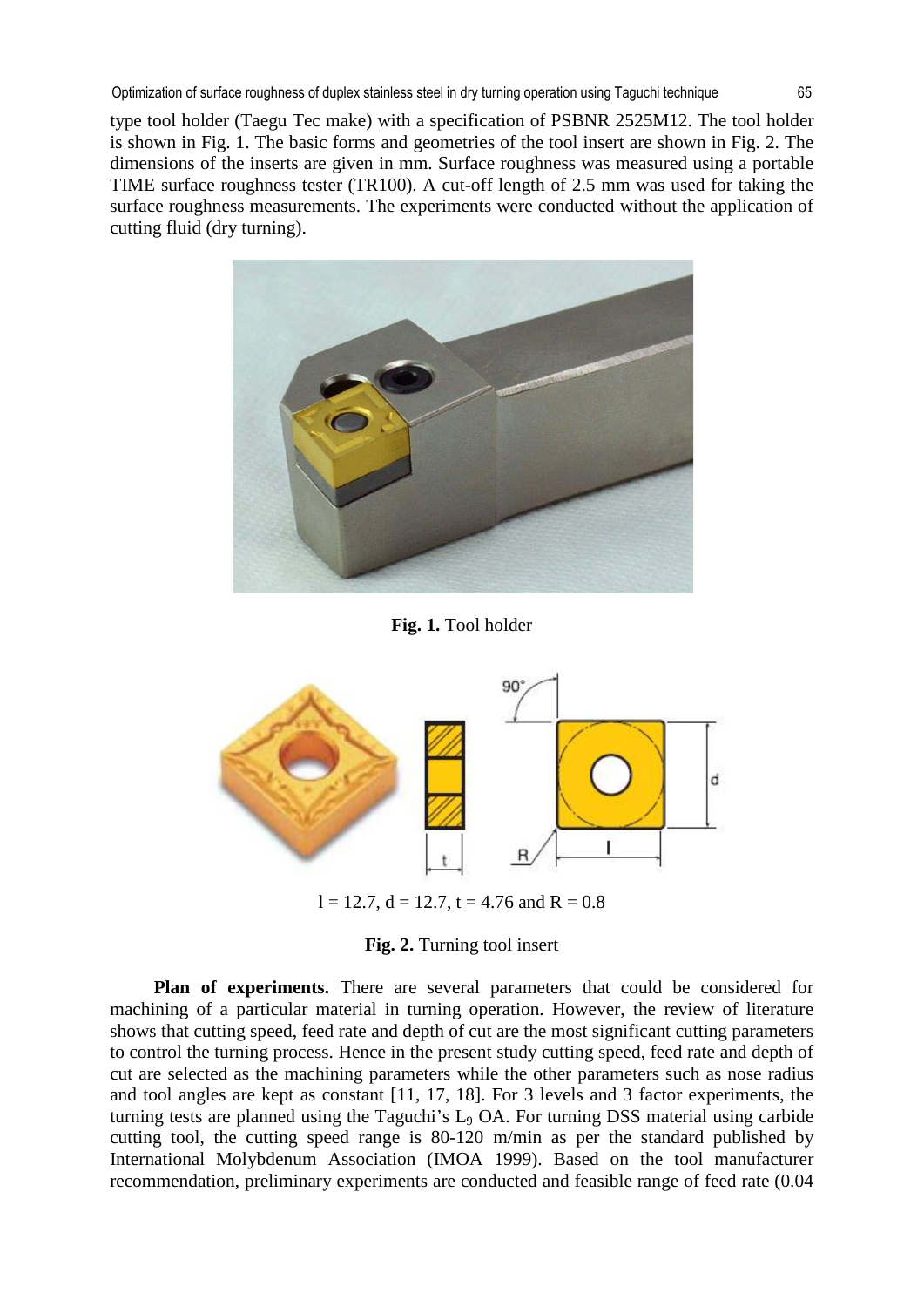to 0.12 mm/rev) and depth of cut (0.4 to 1.2 mm) are selected for the present study. The experiments are conducted at three different cutting speeds (80, 100 and 120 m/min) with three different feed rates (0.04, 0.08 and 0.12 mm/rev) and three different depth of cuts (0.4, 0.8 and 1.2 mm). The cutting parameters and their levels in dry turning operation are indicated in Table 3. The experimental layout using L9 OA for dry turning is shown in Table 4.

| Symbol | Cutting parameters    | Level 1 | Level 2 | Level 3 |
|--------|-----------------------|---------|---------|---------|
|        | Cutting speed (m/min) | 80      | 100     | 120     |
|        | Feed rate (mm/rev)    | 0.04    | 0.08    | 0.12    |
|        | Depth of cut (mm)     | 0.4     | 0.8     |         |

Table 3. Cutting parameters and their levels in dry turning operation

|                     | Table 4. Experimental layout using $L_9$ OA for dry turning operation |   |  |  |  |  |
|---------------------|-----------------------------------------------------------------------|---|--|--|--|--|
| Experimental number | Cutting parameter level                                               |   |  |  |  |  |
|                     |                                                                       | F |  |  |  |  |
|                     |                                                                       |   |  |  |  |  |
|                     |                                                                       |   |  |  |  |  |
|                     |                                                                       |   |  |  |  |  |
|                     |                                                                       |   |  |  |  |  |
|                     |                                                                       |   |  |  |  |  |
| 6                   |                                                                       |   |  |  |  |  |
|                     |                                                                       |   |  |  |  |  |
|                     |                                                                       |   |  |  |  |  |
|                     |                                                                       |   |  |  |  |  |

 $T_{\rm eff}$   $\sim$  1.1.4. Experimental layout using L<sub>9</sub> OA for dry turning operation

## **4. Analysis of Experimental Results**

The experiments are conducted according to a 3-level and 3-factor L<sub>9</sub> OA. The experimental results for surface roughness during dry turning of 5A grade DSS is given in Table 5. The experimental results are analyzed to find out the main effects and their difference between level 1 and 2, level 2 and 3 and level 3 and 1 of the input parameters on the surface roughness. In the present study, Taguchi analysis is conducted using average-of-results methodology. Design of experiment software Qualitek-4 is used for this analysis.

In order to calculate the main effects and their differences, first the overall mean of the surface roughness is calculated by using the equation (1) discussed by Phadke [19].

Mean Ra  $=\frac{1}{9}\sum_{i=1}^{9}$  Ra = 1.249 µm. (1)

The main effect of cutting speed, V at level 1 (i.e.,  $= 80$  m/min), on surface roughness is calculated by using the Equation (2) discussed by Phadke [19].

Mean Ra for V at level 
$$
1 = \frac{\text{Ra1} + \text{Ra2} + \text{Ra3}}{3} = 1.293 \,\mu\text{m}.
$$
 (2)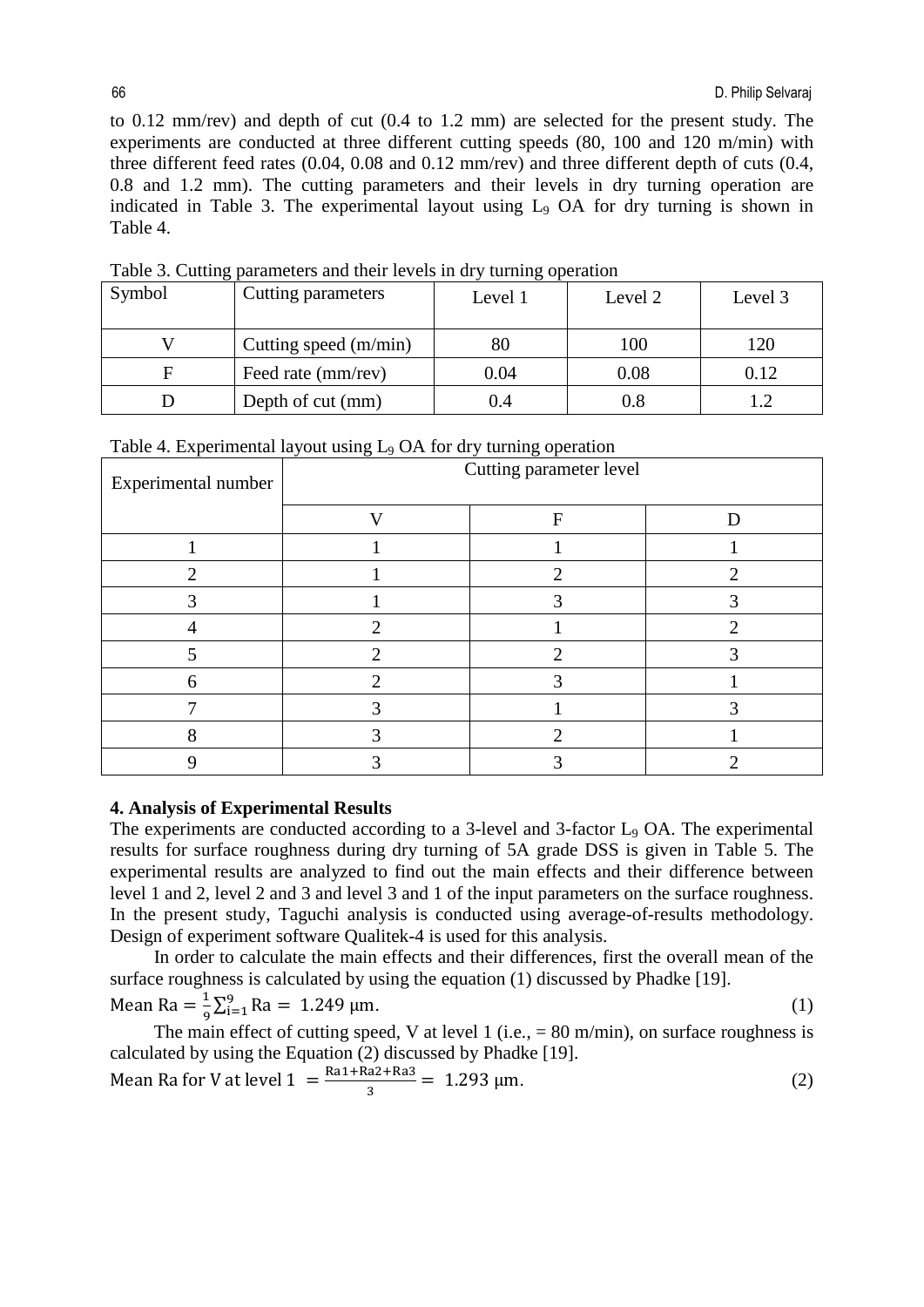Optimization of surface roughness of duplex stainless steel in dry turning operation using Taguchi technique 67

| Exp. No. |              | $R_a(\mu m)$ |   |      |
|----------|--------------|--------------|---|------|
|          | $\mathbf{V}$ |              |   |      |
|          |              | F            | D |      |
|          |              |              |   | 1.18 |
|          |              | ↑            |   | 1.29 |
|          |              |              |   | 1.41 |
|          | ∍            |              | ി | 1.12 |
|          | ◠            | 2            | 3 | 1.21 |
| 6        |              |              |   | 1.24 |
|          | 3            |              | 3 | 1.22 |
| О<br>Λ   | っ            | ∍            |   | 1.23 |
|          |              |              |   | 1.34 |

Table 5. Experimental results for surface roughness during dry turning operation

The main effects and their difference between levels associated with the surface roughness of 5A grade DSS during dry turning operation is given in Table 6.

|              | Level 1                        | Level 2          | Level 3 | Difference between levels |           |           |
|--------------|--------------------------------|------------------|---------|---------------------------|-----------|-----------|
| Factors      | $\left( \mathrm{L}_{1}\right)$ | $\mathrm{(L_2)}$ | $(L_3)$ | $L_2-L_1$                 | $L_3-L_1$ | $L_3-L_2$ |
| $V$ (mm/min) | 1.293                          | 1.189            | 1.263   | $-0.104$                  | $-0.030$  | 0.073     |
| F(mm/rev)    | 1.173                          | 1.243            | 1.330   | 0.070                     | 0.157     | 0.086     |
| $D$ (mm)     | 1.216                          | 1.250            | 1.279   | 0.034                     | 0.062     | 0.028     |

Table 6. Main effects and their differences on the surface roughness in dry turning operation

During dry turning of 5A grade DSS, the change of cutting speed from 80 to100 m/min decreases the main effects of surface roughness from a mean value of 1.293 to 1.189 µm. The change of cutting speed from 100 to 120 m/min increases the main effects of surface roughness from a mean value of 1.189 to 1.263 µm. Generally surface finish increases with increase of cutting speed. At lower cutting speed (80 m/min), surface finish is poor due to built-up edge formation tendency. When the cutting speed is increased from 80 to 100 m/min, the built-up edge size starts decreasing and disappears owing to increased tool temperature. However, as the cutting speed increases from 100 to 120 m/min, the tool temperature increased and softened the tool materials. Hence abrasive, adhesive and diffusive wear are occurred in the tool. Hence, at higher cutting speed, surface finish is reduced due to the tool wear [9, 20]. Therefore, medium cutting speed (100 m/min) is the optimal cutting speed which gives better surface finish in the present work. The change of feed rate from 0.04 to 0.08 mm/rev increases the main effects of surface roughness from a mean value of 1.173 to 1.243 µm. The change of feed rate from 0.08 to 0.12 mm/rev increases the main effects of surface roughness from a mean value of 1.243 to 1.330  $\mu$ m. The change of depth of cut from 0.4 to 0.8 mm increases the main effects of surface roughness from a mean value of 1.216 to 1.250 µm. The change of depth of cut from 0.8 to 1.2 mm increases the main effects of surface roughness from a mean value of 1.250 to 1.279  $\mu$ m. The surface roughness value increases with increase in feed rate and depth of cut. As the feed rate and depth of cut is increased, the area of contact between tool and work and the volume of material removed by the tool increases. Hence cutting force increases which leads to increase in surface roughness.

The main effects and their difference between levels of the cutting parameters on the surface roughness of 5A grade DSS during dry turning operation is shown in Fig. 3. The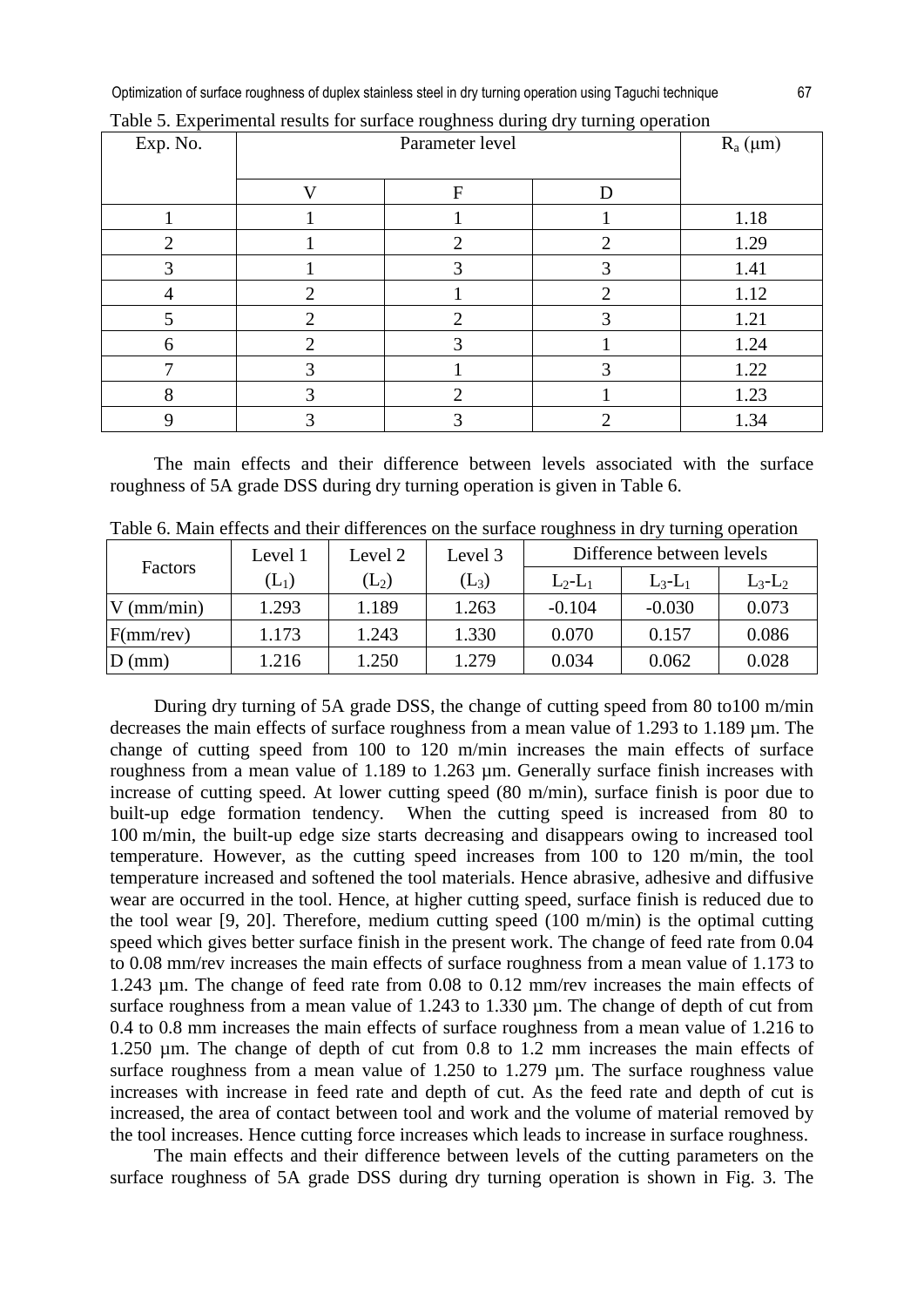relative slopes of linear graphs indicate significance of the cutting parameters [15]. Here the slope of the line showing the influence of the feed rate is higher compared to the slope of the cutting speed and depth of cut. Hence, the feed rate is the most significant cutting parameter for surface roughness followed by the cutting speed and the depth of cut. The lowest main effect for surface roughness is obtained when the cutting speed is at level 2, feed rate at level 1 and depth of cut at level 1. Therefore the optimal cutting parameters for surface roughness are the cutting speed at level 2 (100 m/min), the feed rate at level 1 (0.04 mm/rev) and depth of cut at level 1 (0.4 mm).



**Levels of design parameters**

Fig. 3. Main effects of the design parameters on surface roughness during dry turning operation

At lower cutting speed, the built-up edge formation tendency is more. Therefore, the cutting speed has more influence on the surface roughness at lower cutting speed. At higher cutting speed, the built-up edge formation tendency is decreased and disappeared. Therefore, the cutting speed has less influence on the surface roughness at higher cutting speed.

The average surface roughness, Ra is given by the following equation discussed by Juneja et al. [21].

Average surface roughness, Ra = 
$$
\frac{0.2566 \text{ f}^2}{r_n}.
$$
 (3)

Here, f is the feed rate in mm/rev and  $r_n$  is the nose radius in mm.

In the present work nose radius  $(r_n)$  is kept as constant. Hence, from the equation (3) surface roughness depends only on feed rate. The equation (3) does not consider the effects of cutting speed and depth of cut. Hence, this equation does not give correct results in practical applications. Basically, surface roughness is correlated strongly with machining parameters such as cutting speed, feed rate and depth of cut in turning operation. Hence, for more accurate results surface roughness model is developed by researchers using regression method and Response surface methodology (RSM).

The results of the ANOVA for the surface roughness of 5A grade DSS in dry turning operation is given in Table 7. It can be observed that the feed rate is the most significant cutting parameter affecting the surface roughness in dry turning operation of DSS. The contribution order of the cutting parameters for affecting the surface roughness is feed rate, cutting speed and then depth of cut. ANOVA results show that the feed rate, cutting speed and depth of cut affect the surface roughness by about 61%, 28% and 10%, respectively.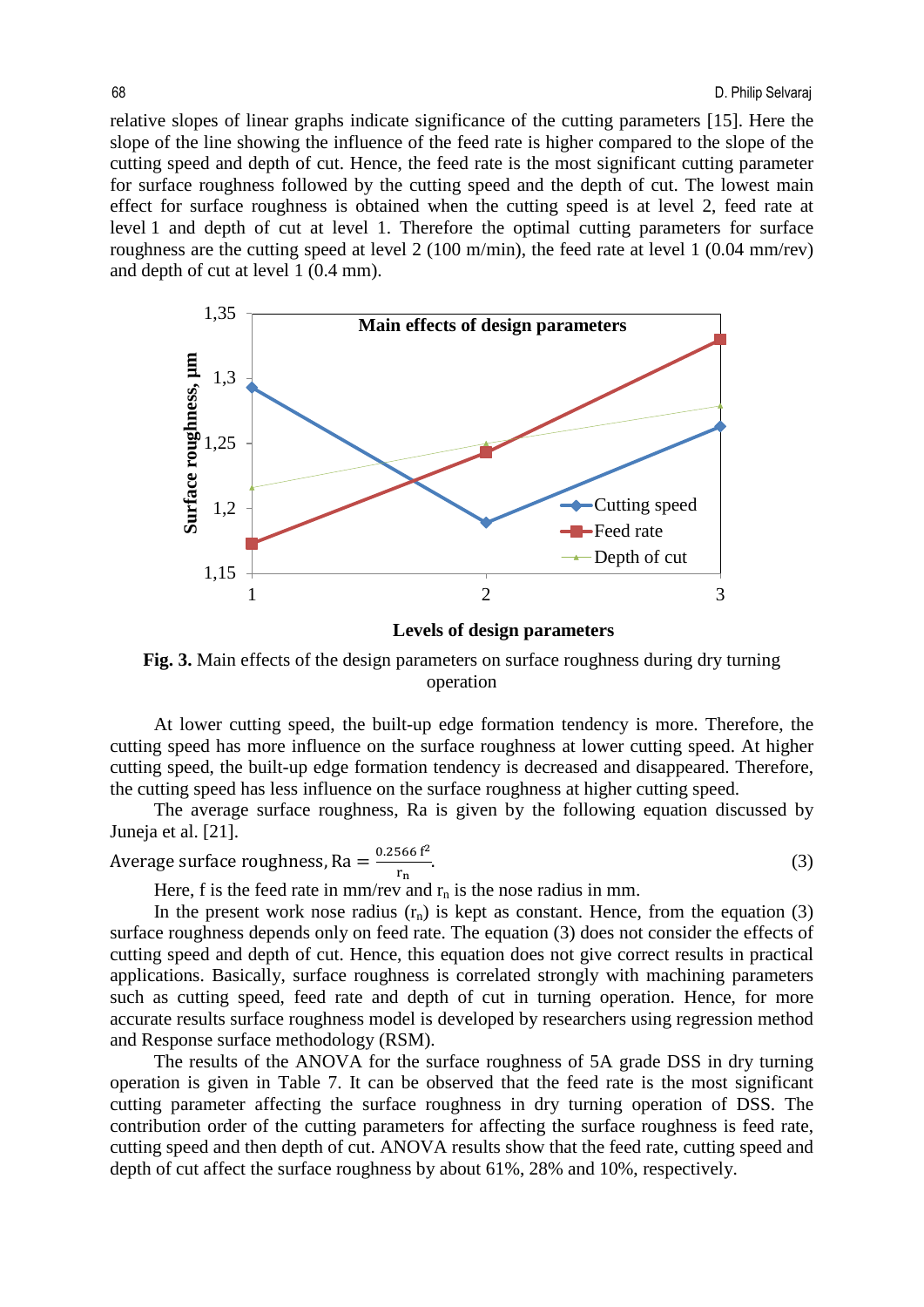Optimization of surface roughness of duplex stainless steel in dry turning operation using Taguchi technique 69

| <b>Cutting Parameter</b> | <b>DOF</b> | <b>SS</b> | <b>MS</b> | F-Ratio | Contribution $(\%)$ |
|--------------------------|------------|-----------|-----------|---------|---------------------|
|                          |            | 0.016     | 0.008     | 107.761 | 27.95               |
| F                        |            | 0.036     | 0.018     | 234.897 | 61.24               |
|                          |            | 0.006     | 0.003     | 32.278  | 9.76                |
| Error                    |            | 0.002     | 0.001     |         | 1.05                |
| Total                    |            | 0.060     |           |         | 100                 |

Table.7 ANOVA results for surface roughness during dry turning operation

|  |  | Table.8 Optimum condition for minimum surface roughness during dry turning operation |
|--|--|--------------------------------------------------------------------------------------|
|  |  |                                                                                      |

| Factor | Level description | ີ<br>Level | Contribution |
|--------|-------------------|------------|--------------|
|        | 100               |            | $-0.059$     |
|        | 0.04              |            | $-0.076$     |
|        | 0.4               |            | $-0.033$     |

Table 8 gives the optimum cutting conditions for achieving minimum surface roughness for 5A grade DSS during dry turning operation. It reveals that for optimal surface roughness, the cutting speed should be at level 2, the feed rate should be at level 1 and the depth of cut should be at level 1. The total contribution from the three input parameters is -0.168. It provides the contribution that a parameter has made to improve the expected response. The current grand average of performance is 1.249 µm. It is the overall mean of all trials. Expected surface roughness value at optimum condition is 1.08 µm. Experimental surface roughness value at optimum condition is 1.03 µm.

# **5. Conclusions**

The Taguchi technique was applied to find the optimal process parameters of nitrogen alloyed duplex stainless steel during dry turning process. The variables affecting the surface roughness according to their relative significance were the feed rate, the cutting speed and the depth of cut.

The ANOVA results revealed that the feed rate, the cutting speed and the depth of cut were affecting the surface roughness by about 61%, 28% and 10%, respectively. The optimum surface roughness was obtained when the cutting speed was at 100 m/min, the feed rate at 0.04 mm/rev and the depth of cut at 0.4 mm. It was found that the optimum levels of cutting parameters ensured significant improvement in the surface finish.

# **References**

[1] J.R. Davis, *ASM Specialty Handbook Stainless Steels* (ASM International, Ohio, 1996).

- [2] Malin Snis, Jan Olsson // *Desalination* **223** (2008) 476.
- [3] Malin Snis, Jan Olsson // *Desalination* **205** (2007) 104.
- [4] Ibrahim Ciftci // *Tribology International* **39** (2006) 565.
- [5] Ihsan Korkut, Mustafa Kasap, Ibrahim Ciftci, Ulvi Sekar // *Materials and Design* **25** (2004) 303.
- [6] M. Anthony Xavior, M. Adithan // *Journal of Material Processing Technology* **209** (2009) 900.
- [7] M. Kaladhara, K. Venkata Subbaiah, Ch. Srinivasa Rao // *International Journal of Industrial Engineering Computations* **3** (2012) 577.
- [8] Rastee D. Koyee, Rocco Eisseler, Siegfried Schmauder // *Measurement* **58** (2014) 375.